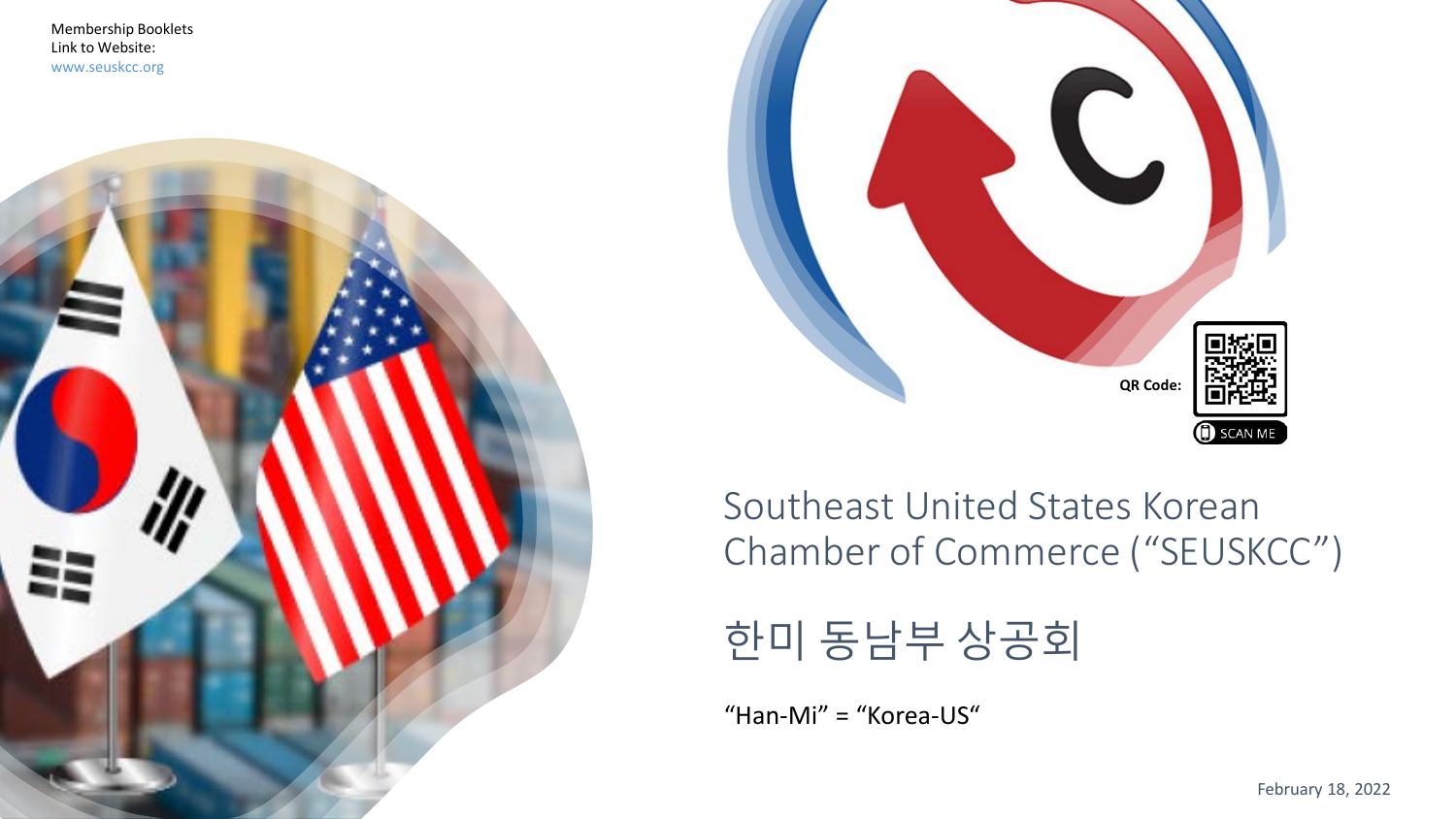## Mission 2023

• **Why we exist. Our aspiration. WHERE we want to go.** 

**Our Chamber strives to enable collaboration, business and friendships between South Korea and the Southeast United States.** 

## **We will become recognized as the "go to" organization for networking, business and education.**

Tagline:

**Connecting South Korea and the Southeast United States Business**

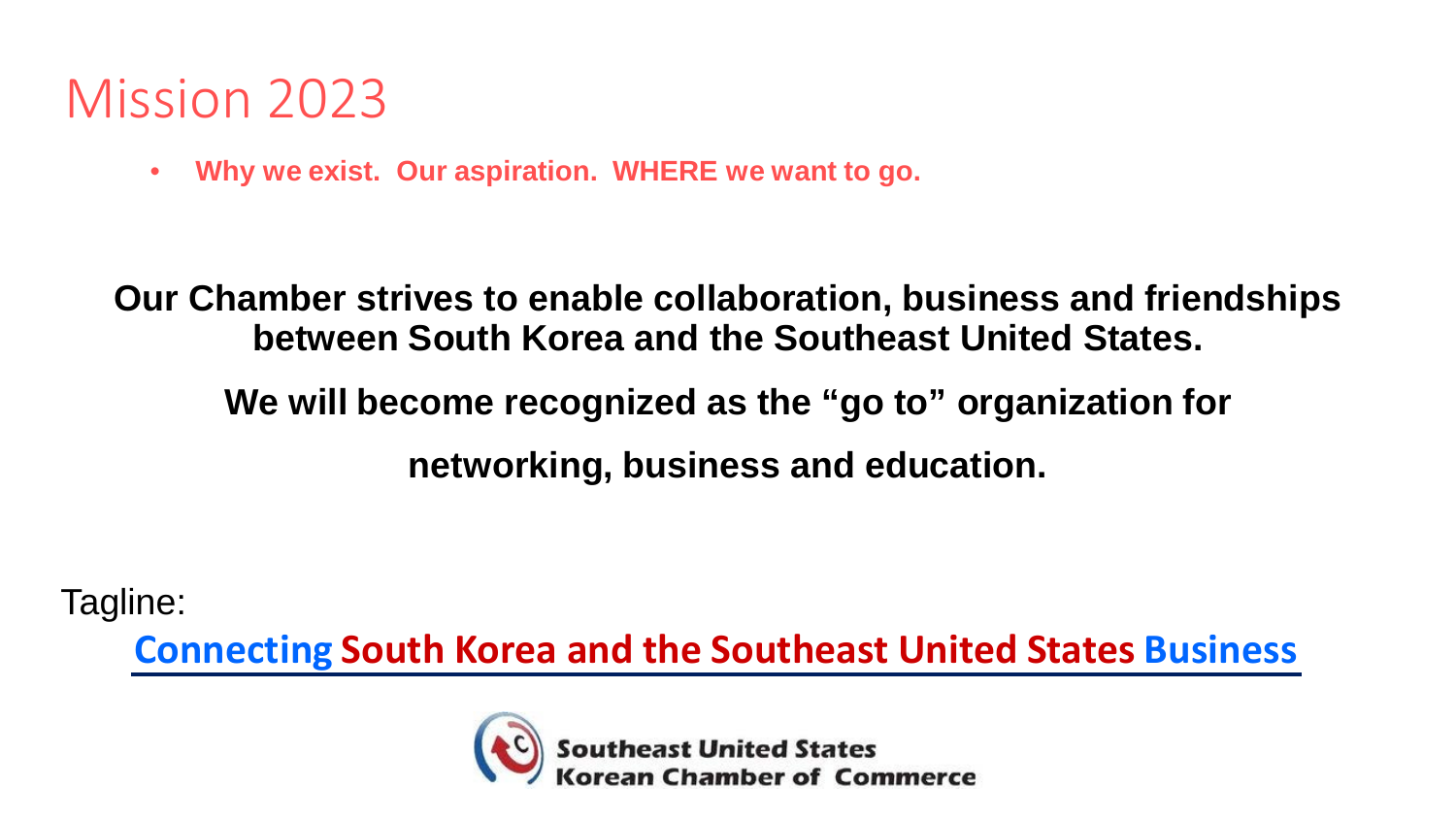# Choosing your Focus Areas (through 2023) – join us

## **Networking**

Keywords: *Friendship, Social, Community, Outings* 

#### Previous events held examples:

- Annual dinner event (biggest of the year)
- **Annual golf event outing**
- **Braves game and social outreach programs**
- Other organization joint programs
- **Attracting other organizations to join the** Chamber for co-events and joint effort involvements.

## **Business**

#### Keywords: *Business opportunities, Facilitating, Programing*

#### Previous events held examples:

- Opportunities in changing world webinars
- **Economy/Accounting/Legal/Tariff seminars**
- $\blacksquare$  Business information seminars
- Business development work to support networking/education coordination efforts
- Attracting businesses to join the Chamber for involvements.

## **Education**

Keywords: *Educating, Exchanges, Cultural, Academics*

#### Previous events held examples:

- Trade seminar at Auburn University
- Korea Corner cultural education
- University professors' seminars
- Internship coordination with Universities and industry possibilities
- Attracting educational institutions to interact and join the Chamber

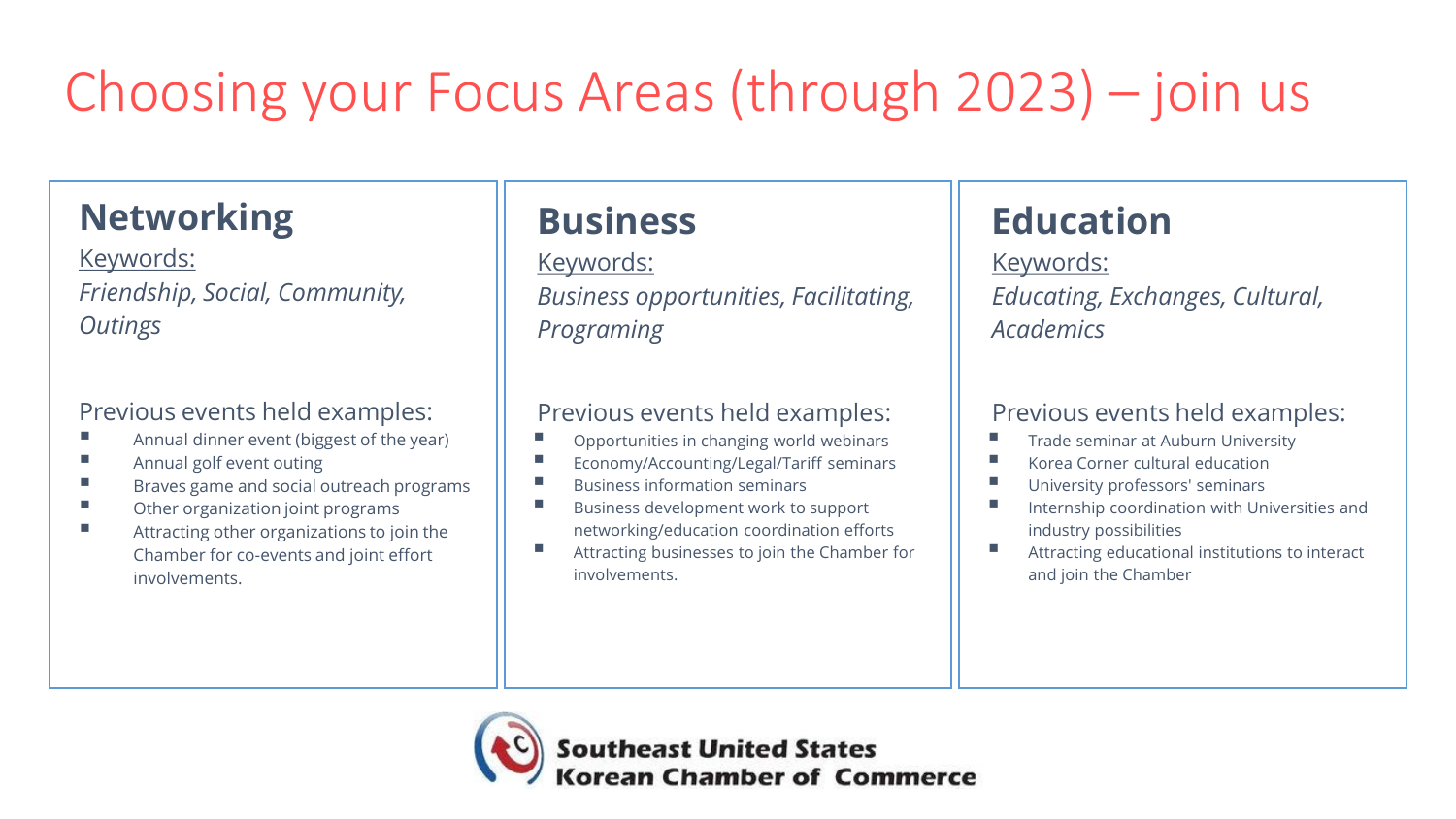



## **Board of Director Nominations Binder**

February 18, 2022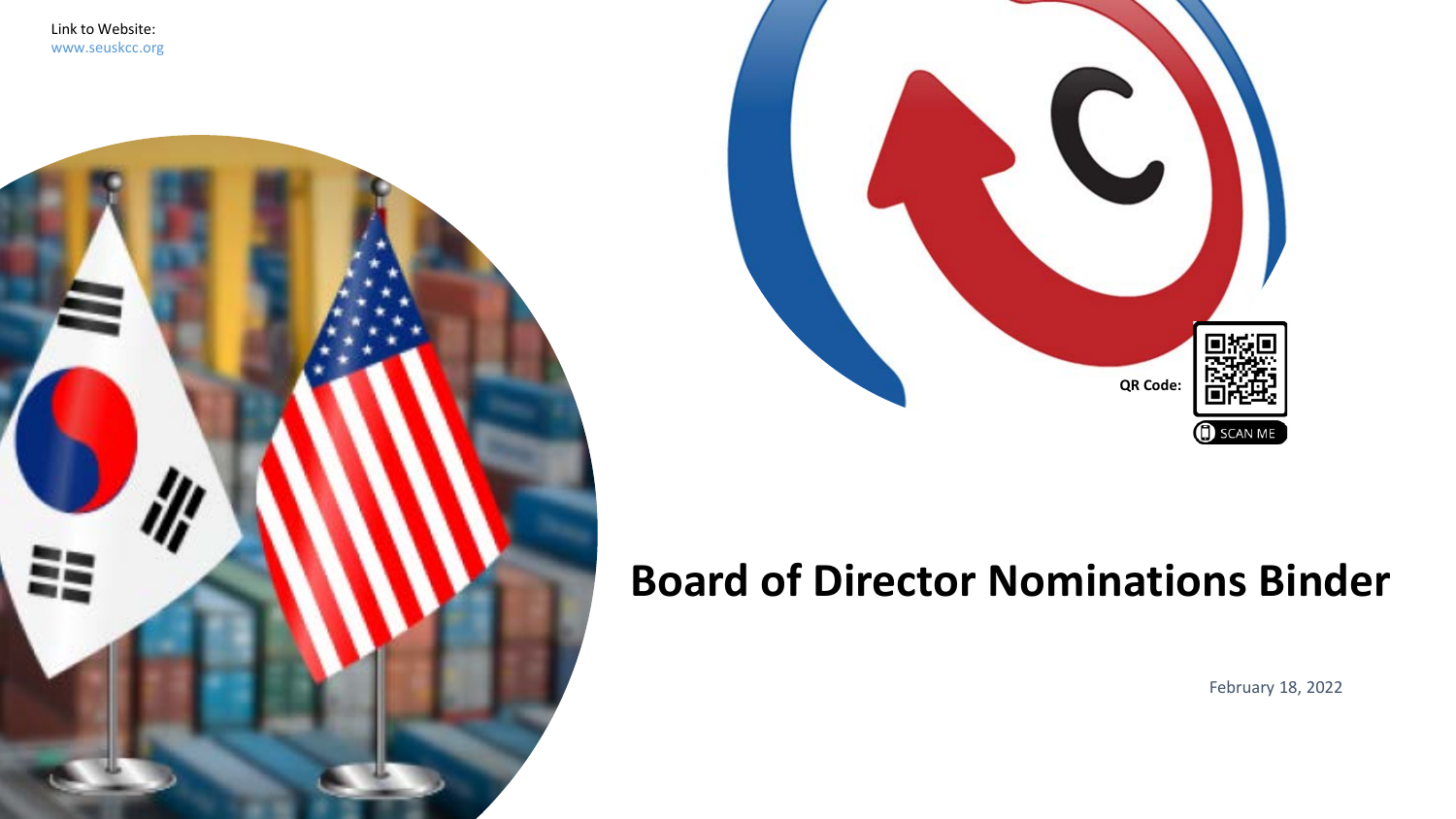

• To be eligible for nomination to the SEUSKCC BODs one must have first been a paid-up active member of the SEUSKCC for at least twelve months.

### • *Flow of nomination:*

- Identify member, talk to member, encourage member to be active.
- Share member's name and CV with Nominating Chair and other SEUSKCC BODs.
- Nominating Chair to contact member and discuss his/her desire and willingness to actively serve on the SEUSKCC BODs.
- Nominating Chair will recommend member to President of SEUSKCC.
- President of SEUSKCC has the final say in putting a nomination to a vote of existing BODs.